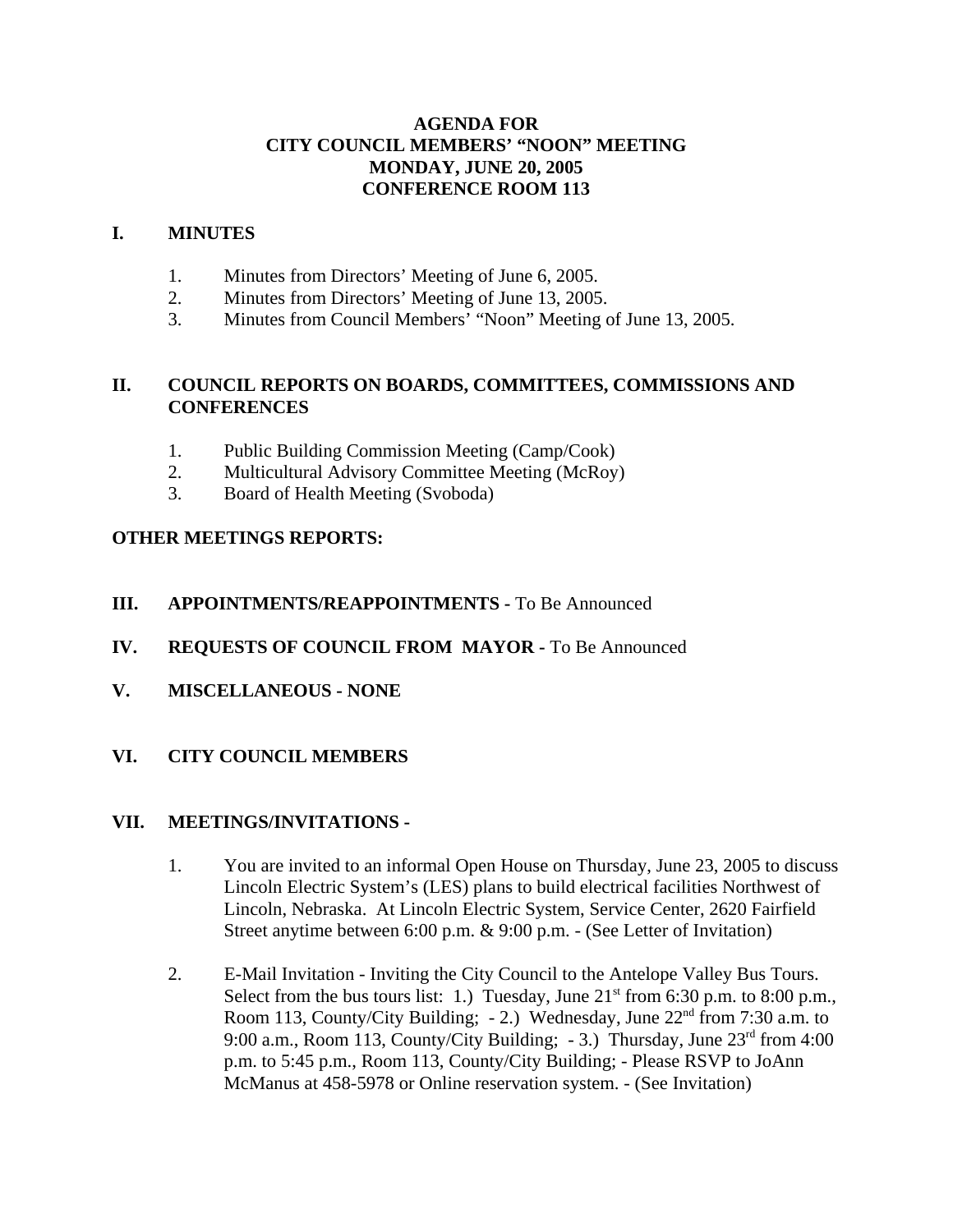- 3. The Lincoln Chamber of Commerce invites you to attend the following Ribbon Cuttings & Ground Breaking: - Please RSVP to Jaime Henning at 436-2366 or E-Mail:
	- A.) LearningRx, 5555 S. 48<sup>th</sup> Street, Suite C on Friday, June 17, 2005 at 4:00 p.m. (Ribbon Cutting)
	- B.) Salon 5 Two, 330 N. 8<sup>th</sup> Street, Suite B on Friday, June 17, 2005 at 1:00 p.m. (Ribbon Cutting)
	- C.) Nebraska Tennis Center, Abbott Sports Complex ( $70<sup>th</sup>$  & Arbor Road) on Tuesday, June 21, 2005 at 10:00 a.m. (Ground Breaking)
- 4. Cordially invited to Attend the 2005 Lower Platte River Corridor Alliance Airboat Tour. We will be touring the portion of the Platte River from Fremont downstream to Ashland-approximately 30 river miles-to observe the many important issues, challenges, and unique resources of the Lower Platte River Corridor. On Friday, July 15, 2005 departing from the Fremont Airboat Club at 9:00 a.m. for an informative and exciting day of touring the Platt River by airboat. (No cost to attend) -RSVP by June  $30<sup>th</sup>$  at 476-2729 or by e-mail -(See Invitation)

### **VIII. ADJOURNMENT**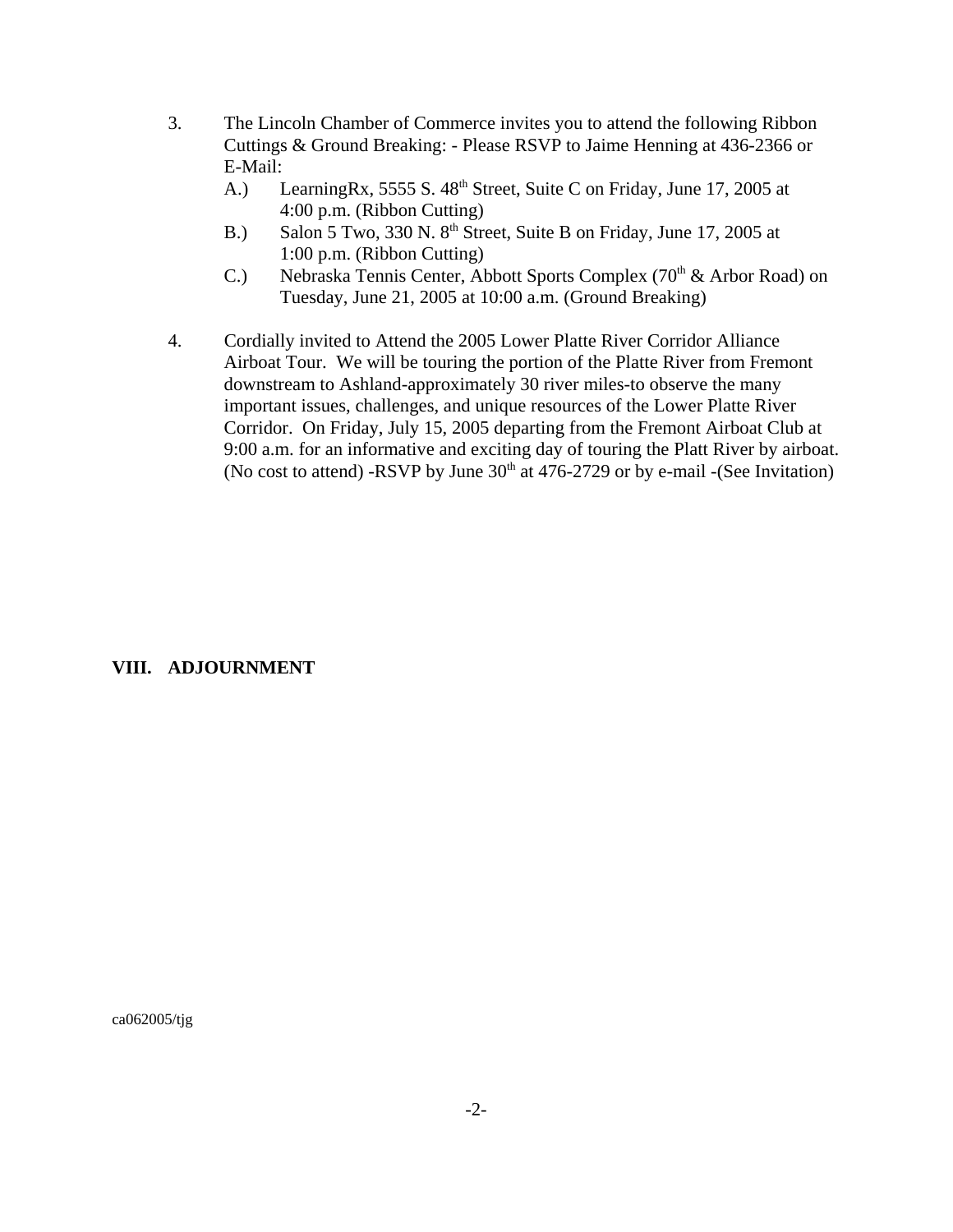# **ADDENDUM AGENDA COUNCIL MEMBERS' MEETING MONDAY, JUNE 20, 2005**

# COUNCIL REPORTS ON BOARDS, COMMITTEES, COMMISSIONS AND **CONFERENCES - NONE**

# **MEETINGS/INVITATIONS - NONE**

#### **APPOINTMENT/REAPPOINTMENTS - NONE**

#### **MAYOR'S REQUEST TO COUNCIL - NONE**

#### **MISCELLANEOUS -**

- Discussion on The Food Bank of Lincoln's "Annual Campaign Against"  $\mathbf{1}$ . Hunger" the City-County Drive regarding volunteers for the BBO on Friday, July 22nd. - (See Attachment)
- $2.$ Discussion regarding the Great Race coming to Lincoln's Historic Haymarket on Saturday, July 2<sup>nd</sup>. The country's longest running vintage automobile rally. The Lincoln Convention and Visitors Bureau would like to extend an invitation to you to participate in the fun packed day and to welcome the crowd with your presence. - (See Attachment)

caadd062005/tjg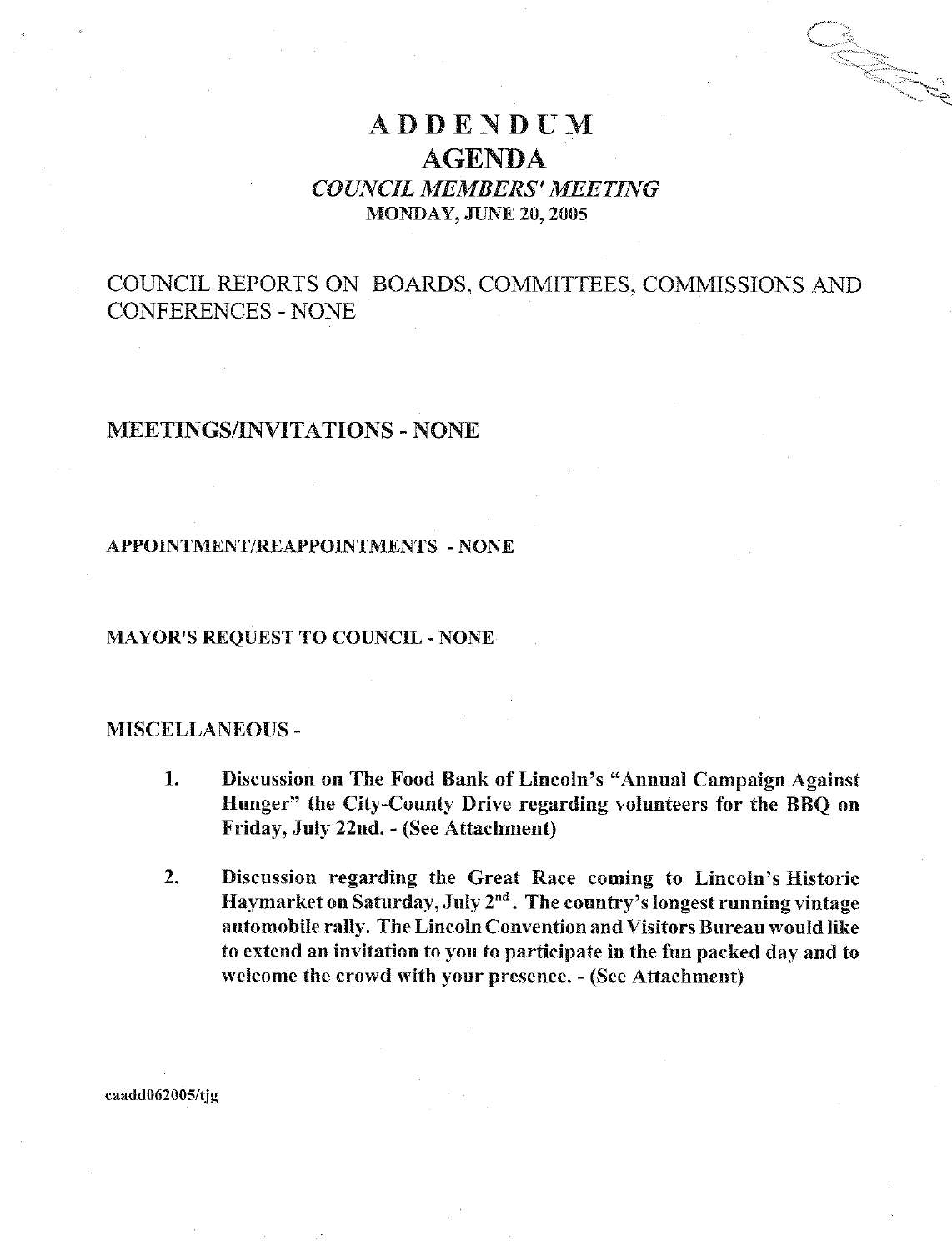June 7, 2005

Dear City-County Elected Officials and Directors:

It is once again time for the Food Bank of Lincoln's "Annual Campaign Against Hunger." The City-County Drive will be held Monday, July 11 through Friday, July 22, 2005. We, as City and County Campaign Coordinators, are asking for your support in making this year's Drive our best ever!

Please promote the Drive within your Department and encourage your employees to help those less fortunate in our community by donating dollars or Specifics regarding the Drive will be sent to non-perishable food items. Departments later this month. Stay tuned...

Back by popular demand is the Employee BBQ - a fantastic event which raises additional money for the Food Bank. The BBQ is scheduled for Friday, July  $22<sup>nd</sup>$  at PO Pears from 11:30 a.m. to 1:30 p.m. For a mere \$3 per person, employees can get a burger or hot dog, sides and soda. As always, proceeds from this event go to the Food Bank. (In 2003, we served 400 people and earned an extra \$2,800!!)

In the past, we have asked City-County Directors, as well as local businesses, to donate items for the BBQ. As you can imagine, contacting vendors is extremely time consuming. Therefore, we are hoping to cover our overhead costs solely by donations from folks like you. If you can lend your financial support, please contact either of us BY MONDAY, JUNE 20<sup>th</sup>. Any amount would be appreciated! Additionally, it takes a lot of "people power" to pull off an event of this magnitude. If you, or someone from your office, would like to help set-up/clean-up, grill or serve, give us a call as soon as possible.

If you have any questions regarding this letter, please don't hesitate to call. Historically, donations from the City-County Employee Drive have accounted for a large percentage of the Campaign... let's keep that momentum going! Our Drive is truly a team effort and we need your help to make it our best one yet!

Thanks, in advance, for your support!!

7, 200. any.

Larry Williams City Campaign Coordinator 441-8691

Pari Beattie

Cori Beattie County Campaign Coordinator 441-7449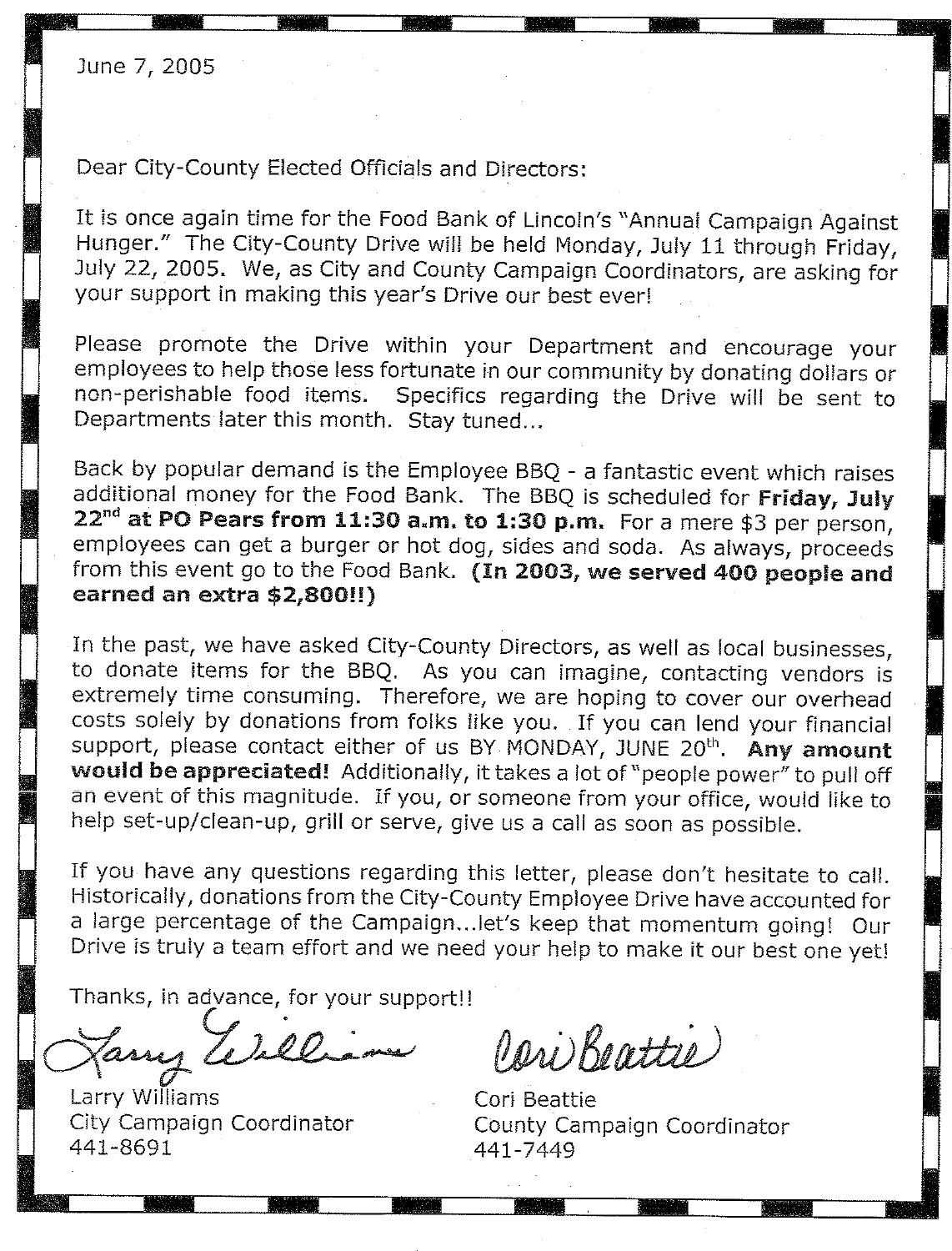Joan V Ray/Notes 06/16/05 04:24 PM To CouncilPacket/Notes@Notes

 $cc$ bcc

Subject Fw: The Great Race

Forwarded by Joan V Rav/Notes on 06/16/2005 04:26 PM -----



"Tammy Stanley" <tammy@lincoln.org> 06/16/2005 04:08 PM

To <council@lincoln.ne.gov>  $\alpha$ 

Subject The Great Race

Dear Lincoln City Council Members-

The Great Race will be coming to Lincoln's Historic Haymarket on Saturday, July 2, 2005. This is the country's longest running vintage automobile rally. Each year more than 100 vintage autos participate. Saturday, June 25, the Great Race will begin on the west side of the U.S. Capitol Building in Washington D.C., with the grand finish on Saturday, July 9, in Tacoma, WA. The race is a time-speed-distance road rally for vintage automobiles, manufactured at least 45 years ago. For 22 years the Great Race has been the center of free family celebrations in more than 800 cities in North America.

The festivities in Lincoln will begin around noon in the Haymarket, with the first car arriving around 1pm (give or take 30 minutes). The cars will arrive in 1 minute increments and park for a one hour lunch stop. The Haymarket will be blocked off so that the vintage autos will be able to park along 7th street, between Q and P streets. Anyone in attendance will be able to enjoy viewing the cars during their lunch stop. The Lincoln Convention and Visitors Bureau would like to extend an invitation to you to participate in the fun packed day and to welcome the crowd with your presence. Please contact me if you'd like to participate. More details and a schedule of events will follow in the next 7-10 days.

Thanks!

Tammy Stanley Services Coordinator Lincoln Convention & Visitors Bureau (CVB) 1135 M Street, Suite 300 Lincoln, NE 68508 tammy@lincoln.org 402.434.5344

Protection & Privacy Notice: This communication, along with any attachments, is covered by federal and state law governing electronic communications and may contain confidential and privileged information. If the reader of this message is not the

intended recipient, you are hereby notified that any dissemination, distribution, or copying of this message is strictly prohibited. If you have received this message in error, please reply immediately to the sender and delete this message.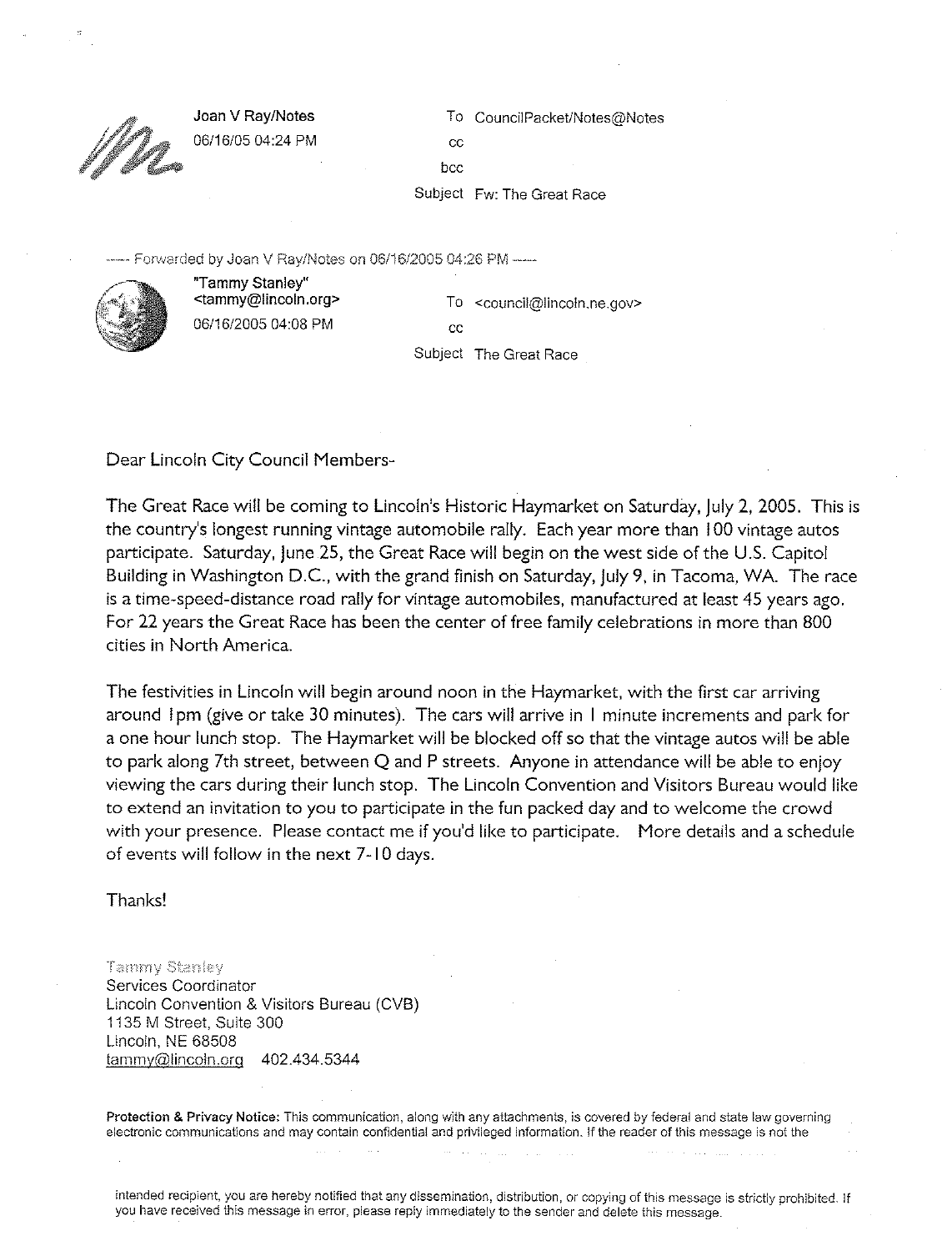# **MINUTES CITY COUNCIL MEMBERS' "NOON" MEETING MONDAY, JUNE 20, 2005** *CONFERENCE ROOM 113*

*Council Members Present:* Ken Svoboda, Chair; Patte Newman, Vice-Chair; Jon Camp, Robin Eschliman, Dan Marvin, Annette McRoy; ABSENT: Jonathan Cook

*Others Present:* Mark Bowen, Ann Harrell, Rick Hoppe, Mayor's Office; Dana Roper, City Attorney's Office; Don Herz, Finance Director; Joan Ray, Council Staff

## **I. MINUTES**

- 1. Minutes from Directors' Meeting of June 6, 2005.
- 2. Minutes from Directors' Meeting of June 13, 2005.
- 3. Minutes from Council Members' "Noon" Meeting of June 13, 2005.

Chair Ken Svoboda, by acclimation of the Chair, approved the minutes. No objections were offered, thus the minutes were approved as presented.

# **II. COUNCIL REPORTS ON BOARDS, COMMITTEES, COMMISSIONS AND CONFERENCES**

1. PUBLIC BUILDING COMMISSION (Camp/Cook) Mr. Camp reported that he had attended the meeting where there had been an update from the Health Department. One of the things they're reviewing is the impact of Animal Control and how that would be effected with the City changing it's approach. There were no cost figures, so that may be something that will come into play during considerations.

Mr. Camp continued his report stating that the Food & Drink Policy in the Chambers had been discussed. He had offered the Council Members' majority preference to leave the policy as it is, with each body being left to determine their individual preferences. The PBC did offer a policy resolution that prohibits all food and drink to individuals in the audience unless sanctioned by the convening body - either by program agenda or by the Chair.

There had been discussion on parking arrangements for the County/City Employees. Personnel Department wanted to keep people in one area. They will pay \$30.00 to stay in the West lot versus going to the North Lot - as long as we have room, we'll do that. There was continued discussion on the screening measures in the Hall of Justice regarding judges and security cameras. There had been a consultant from Cedar Rapids to talk about that who indicated that over the next several years, there is the possibility of going into a very substantial increase in the number of security cameras there.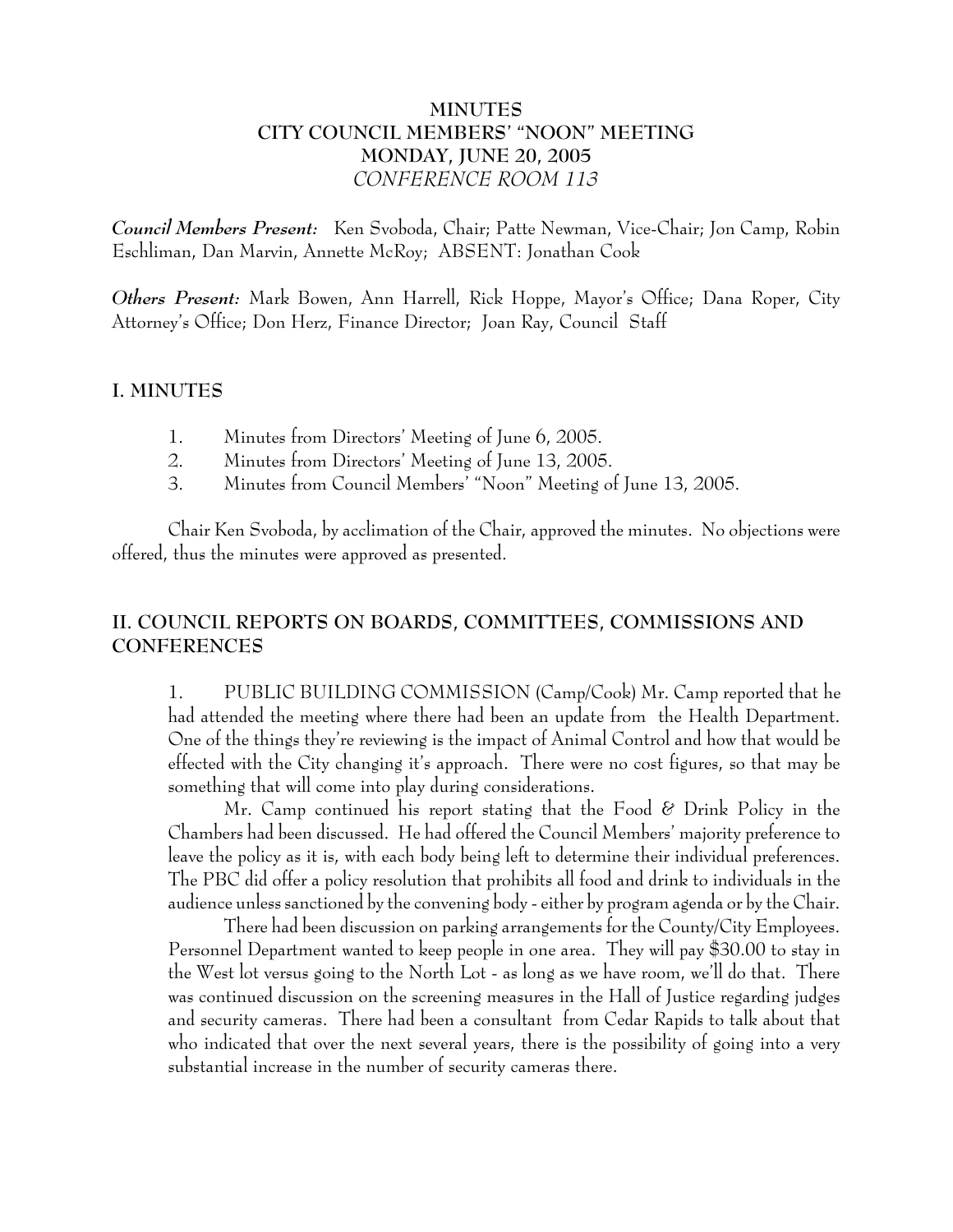We talked about the Courthouse Plaza Building across the street. We're going to go ahead and do an appraisal of the that....it may be up for sale. The County Board has expressed an interest in that. So, we want to get a value on that and it may also, possibly, play into the "K" Street property. There was a brief discussion of this issue.

2. MULTICULTURAL ADVISORY COMMITTEE (McRoy) Ms. McRoy reported that she had attend this meeting where there had mostly been discussion of the logistics of the upcoming [inaudible] Rally. There had been some participation by the Committee members in the planning and letters going out were mostly coordinated for the event between MAC and the Mayor's Office.

3. BOARD OF HEALTH (Svoboda) Mr. Svoboda deferred the report to Mr. Hoppe, who had also attended the meeting. Mr. Hoppe reported that they had spent some time on Animal Control and the efforts being made to find a replacement kennel/killing service. They had discussed the nearly \$1,000,000 award that had been received from the State in conjunction with the Peoples Health Center and a couple of other players. Those seem to have been the two main topics of discussion. Mr. Svoboda added that they had not even had a building expansion update.

## OTHER MEETINGS: - None

**III. APPOINTMENTS/REAPPOINTMENTS** - Mr. Hoppe indicated that there were no changes since he last presented information to Council. He added that they would be getting more information on the City Personnel Board by next week, plus a couple of other appointments for July.

**IV. REQUESTS OF COUNCIL FROM MAYOR -** Mr. Bowen did have comments on the schedule for next week. He noted the Mayor would give the State of the City [at 3:00 p.m.]; the Budget presentation would follow [3:30 p.m.]; and then there would be an executive session with the Law Department [scheduled for 4:30 p.m.] prior to the Formal meeting start [5:30 p.m.]

The second item on the agenda for today is the State Fair Match. The Mayor has been talking to the County Board about whether they're going to participate on this contribution also....we haven't gotten a definite answer back yet. The Commission Chair and Vice-Chair indicated they would bring it up again as to whether or not they'd be making a decision. Mr. Bowen stated that Don Herz would be giving some kind of a number for this quarterly payment sometime this week.

Mr. Herz stated that he did not know if he would have it yet today. Friday was the cut-off, and based on that, they "guess-timate" what it will be through the end of the quarter and that is the amount that we match. It was Mr. Herz's understanding that this would be \$54,000.00 - and that amount would be almost exactly what is needed.

Mr. Bowen indicated that last time, the amount changed slightly also at the very last moment and wondered if another couple of thousand might not be prudent...just for insurance? Mr. Herz indicated that he believed the City would be okay with the \$54,000,00 amount. He thought the City might have to deal with some very small amounts in the Budget Resolution, but we're okay.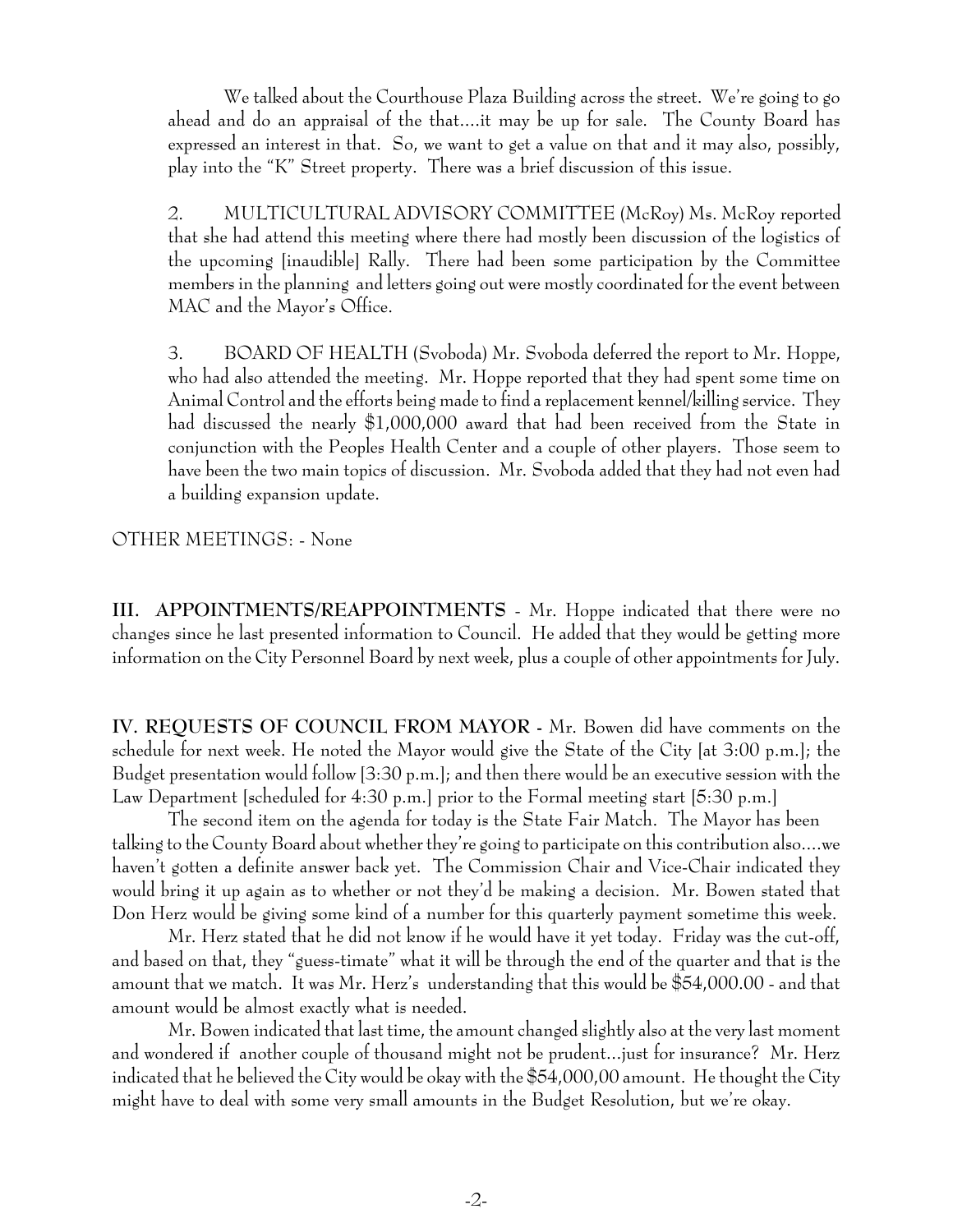Mr. Bowen continued his presentation, noting that they had been working with Senator Nelson's Office. They will be holding the sub-committee hearing in Washington, in Congressional Committee on Disaster Preparedness. It looks as though Doug Ahlberg will go back to testify from the local point of view on our disaster preparedness within the next few weeks, though Mr. Bowen didn't have an exact date.

# **MISCELLANEOUS -**

Prior to Discussion of Agenda Items, Chair Svoboda requested input from Council on a question regarding the Common Budget Hearings - an item not noted on the Agenda. Council Members agreed to adhere to the Agenda posed by the Budget Office with only one change. They determined it would be more expedient to limit the Break period, reducing the time from a half-hour to ten minutes with no lunch. This would enable them to conclude the meeting at an earlier hour, which all agreed was a positive goal.

# **(From Addendum)**:

- 1. Discussion on The Food Bank of Lincoln's "Annual Campaign Against Hunger" and the City-County Drive regarding volunteers for the BBQ on Friday, July 22nd. - Council Members discussed the issue and agreed to volunteer as a group from 11:30- 12:30 on Friday, July  $22^{\text{nd}}$ . The event will be at P.O. Pears. Larry Williams, City Coordinator for the Food Bank Campaign, was notified and will be happy to assign duties upon the Council Members' arrival. Ms. McRoy, who had previously volunteered for the whole two hours of the event would call Mr. Williams directly to see about early arrival to help with the set-up.
- 2. Discussion regarding the Great Race coming to Lincoln's Historic Haymarket on Saturday, July  $2<sup>nd</sup>$ . The country's longest running vintage automobile rally. The Lincoln Convention and Visitors Bureau would like to extend an invitation to you to participate in the fun packed day and to welcome the crowd with your presence. - No Discussion.